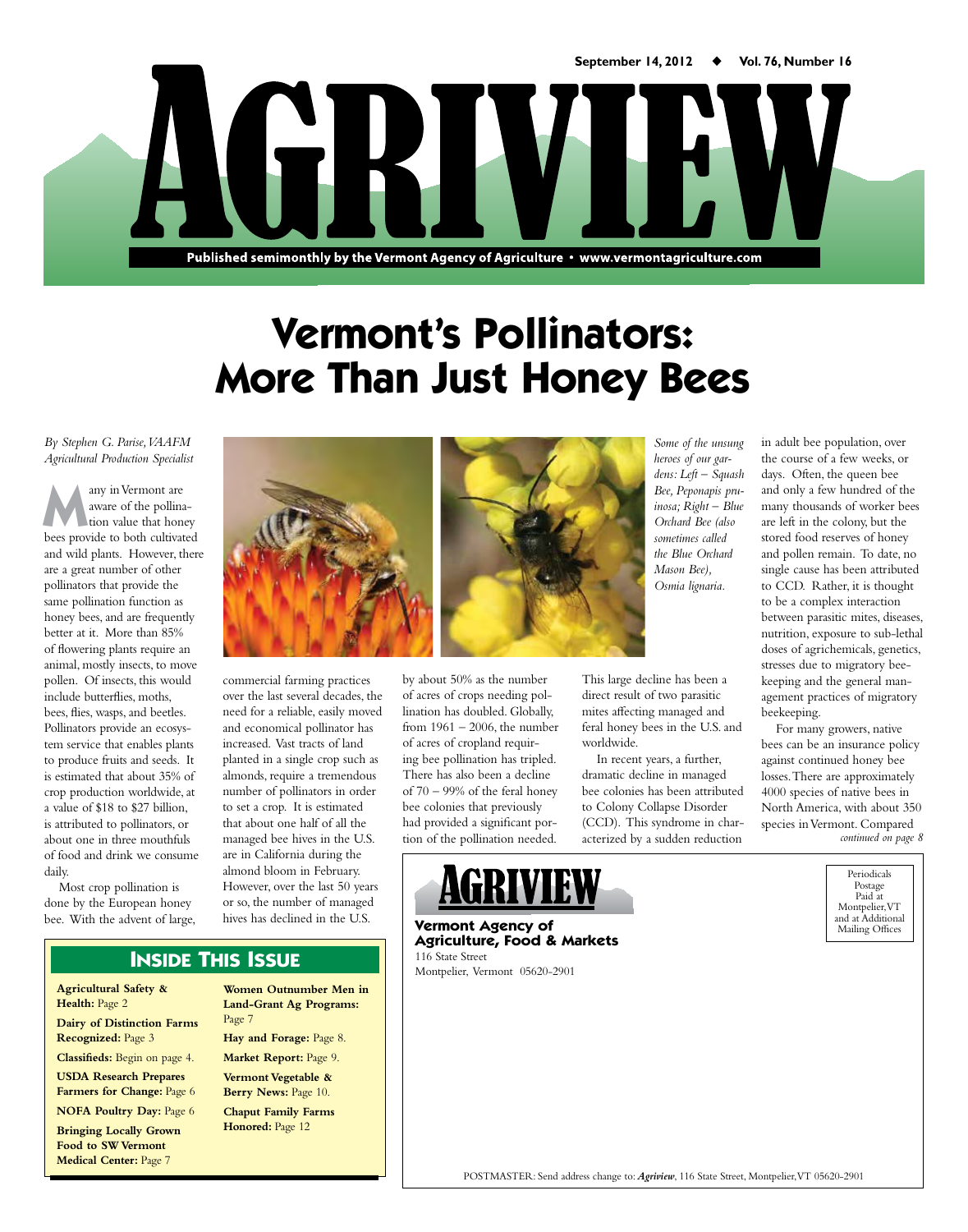### **The View from 116 State Street**

# **Agricultural Safety & Health…A Family Affair**

*National Farm Safety & Health Week, September 16-22, 2012*

*By Anne Macmillan VAAFM Toxicologist*

**N**ational Farm Safety and Health Week commemorates the hard work, diligence, and sacrifices of our nation's farmers. The 2012 event marks the annual signing of this proclamation by a U.S. President, beginning with President Franklin Roosevelt in 1944. This is a time for farm families to think about how you can make safety a priority on your farm. National Safety

Council (NSC) statistics show that agriculture is still the most hazardous industry in the country in terms of workrelated fatality rates. Agriculture had the highest fatality rate at 26.9 deaths per 100,000 workers, which is significantly higher than the work-related fatality rate for all U.S. industries of 3.0 deaths per 100,000 workers in 2010 (NSC 2011). The agricultural fatality rate increased 2% from 2009 (NSC 2011).

There are many unique aspects about agriculture that have lead to these alarming statistics. Farm families and workers are exposed to a host of mechanical, chemical and environmental hazards every day that increase the risk of work-place injury or death.



*Affirmative Action Employer and Provider.*



**Farm Machinery:** Large, heavy machinery is used on just about every type of farm. In fact about half of the fatalities that occur to farmers are tractor-related incidents, with tractor rollovers being the single most common type of tractor fatality. Other common types of tractor incidents include runovers and Power-Take-Off (PTO) entanglements. All other types of farm machinery usually account for another 25% of farm work fatalities.

**Elderly Farmers:** Another unique aspect of agriculture is that many older farmers don't retire. These older farmers generally continue to work for as long as they are physically able. In fact, the average age of US farmers is close to 60 years of age now. While their strong work ethic is commendable, older farmers also experience high injury rates. Older farmers may have to take medications, work with physical disabilities, have poorer eyesight, and slower reflexes. All of these factors contribute to older farmers having a higher risk for work-related injuries.

**Children:** There is no other industry where families live right in the middle of a busy, 24-7 workplace, but that has been the norm for agriculture. Also, there is no other industry where children as young as 10 or even younger are performing work with large equipment, around large animals, or in dangerous environments. There has been some improvement in this area. During the period of 1998-2009, the rate of youth injuries has fallen 59 percent, from 16.6 to 6.8 per 1,000 farms (includes all children who live

on, visit, or are hired to work on farms). Injury rates calculated for just youth who live on farms also showed a significant decline, from 18.8 to 9.9 per 1,000 farms, or 47.3 percent, according to a scientific survey conducted by the USDA National Agricultural Statistics Service for the National Institute for Occupational Safety and Health (NIOSH). **Lack of ROPS** 

**Equipped Tractors:** A majority of the work-related deaths that occur to farmers are from tractor rollovers. ROPS (Rollover Protective Structures) protect the tractor operator in the event of a tractor rollover. All tractors manufactured after 1985 come equipped with a ROPS and seatbelts. Unfortunately, current research has found that approximately 40% of the tractors in the US are not equipped with ROPS. ROPS are 99% effective if the operator wears the seatbelt. Hundreds of lives could be saved each year if farmers had ROPS equipped tractors and wore the seatbelts when operating them. The Vermont Rebates for Roll Bars program has installed over 100 roll bars on tractors in Vermont since the program launched in September, 2010. The Vermont Rebates for Roll Bars Program provides an informational hot line (1-877-767- 7748) where tractor owners can find out where to a get roll bar for their tractor

*continued on page 11*

**AGRICULTURAL FUTURE** 

**Subscribe to Agriview**

To subscribe to *Agriview,* return the form below with a check for \$15 made payable to: *Agriview*, c/o VT Agency of Agriculture, and send it to 116 State Street, Montpelier, VT 05620-2901.

| $E$ -mail $\sim$ |  |
|------------------|--|
|                  |  |



VISIT US ONLINE TO FIND OUT MORE ABOUT<br>HOW VACC CAN HELP TO FUND YOUR FUTURE.

WWW.VEDA.ORG | 802.828.5627 VACC is a program of VEDA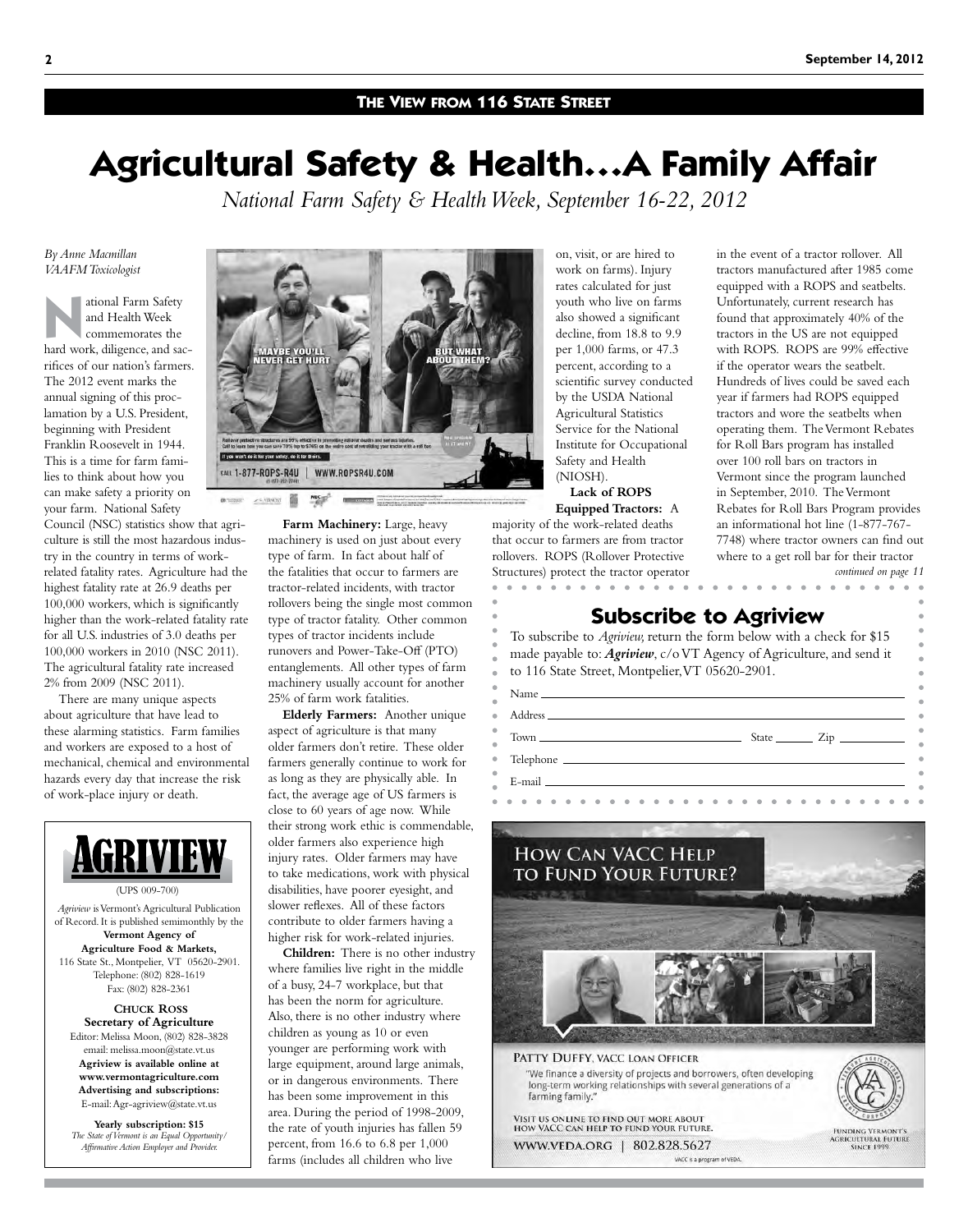# News and Notices

# **Vermont's Dairy of Distinction Farms Recognized at Champlain Valley Exposition**

*By Louise Waterman Agriculture Resource Management Specialist*

**O**ne hundred and sixty-two dairy farms were recognized as "Dairies of Distinction" at the annual luncheon hosted at the Champlain Valley Exposition. The Vermont Dairy of Distinction Program was developed to recognize farms which maintain a well-kept farmstead. Attractive dairies give the consumer greater confidence in the wholesomeness of milk, stimulates milk sales, and encourages support for the dairy industry.

The

 $\lfloor s \rfloor r$ 

His

Hand

Future

look at the cleanliness, physical condition, and uniform appearance of buildings; neat and appropriate landscaping; well graded roads and lanes; fences in good repair; neat ditches that are free of debris; cleanliness of animals; neat barnyards; clean roads free of mud and manure; manure storage facilities out of view; farm machinery that is parked in an orderly fashion; no apparent pollution of streams; clean feed areas; and all unnecessary machinery stored out of sight.

Dairy of Distinction judges

Two farms were recognized as 2012 Dairy of Distinctions.

They are:

**Nor-Dic Farm, Inc.** *Richard and Linda Thurber* Panton, VT Addison County

**Westminster Farms** *Clayton Goodell* Westminster, VT Windham, County

Farms earning the Dairy of Distinction award receive a sign to display at their farmstead, an invitation to the luncheon at the Champlain Valley Exposition, and tickets to attend the fair. The Dairy of Distinction program is funded by the Vermont Dairy Promotion Council and administered by the Vermont Agency of Agriculture. Volunteers are recruited to judge farms on an annual basis.

For a complete listing of Vermont's Dairies of Distinction, please visit www. vermontdairy.com. For more information, please contact Louise Waterman, Vermont Agency of Agriculture at Louise.Waterman@state.vt.us or (802) 828-6900.



*Nor-Dic Farm*



*Westminster Farms*





#### **OUTREACH PROFESSIONAL SENIOR**

**COUTREACH PROFESSIONAL SENIOR**<br>The UVM Center for Sustainable Agriculture invites applications for our new Farming and<br>Climate Change Coordinator will provide leadership for the Center's new Climate Chrossiconal Senior). of other programmatic efforts to reach farmers in the state.

or once programmate errors to reach tailings in the state.<br>Applications from women and people of diverse racial, ethnic, and cultural<br>Applications from women and people of diverse incover letter outlining interest<br>and rele The University of Vermont is an Equal Opportunity/Affirmative Action Employer. Applications frequency women, veterans and people from diverse racial, ethnic, and cultural backgrounds are encouraged

**Yankee Farm Credit**<br>building relationships that last generations Middlebury, VT

Newport, VT

St. Albans, VT Williston, VT White River Jct., VT Chazy, NY

www.YankeeACA.com 800/545-1169

For generations, we've been helping all types of ag businesses grow.

Loans  $\triangle$  Leases  $\triangle$  Tax Services Record Keeping Services ♦ Credit Life Insurance Crop Insurance + Payroll Services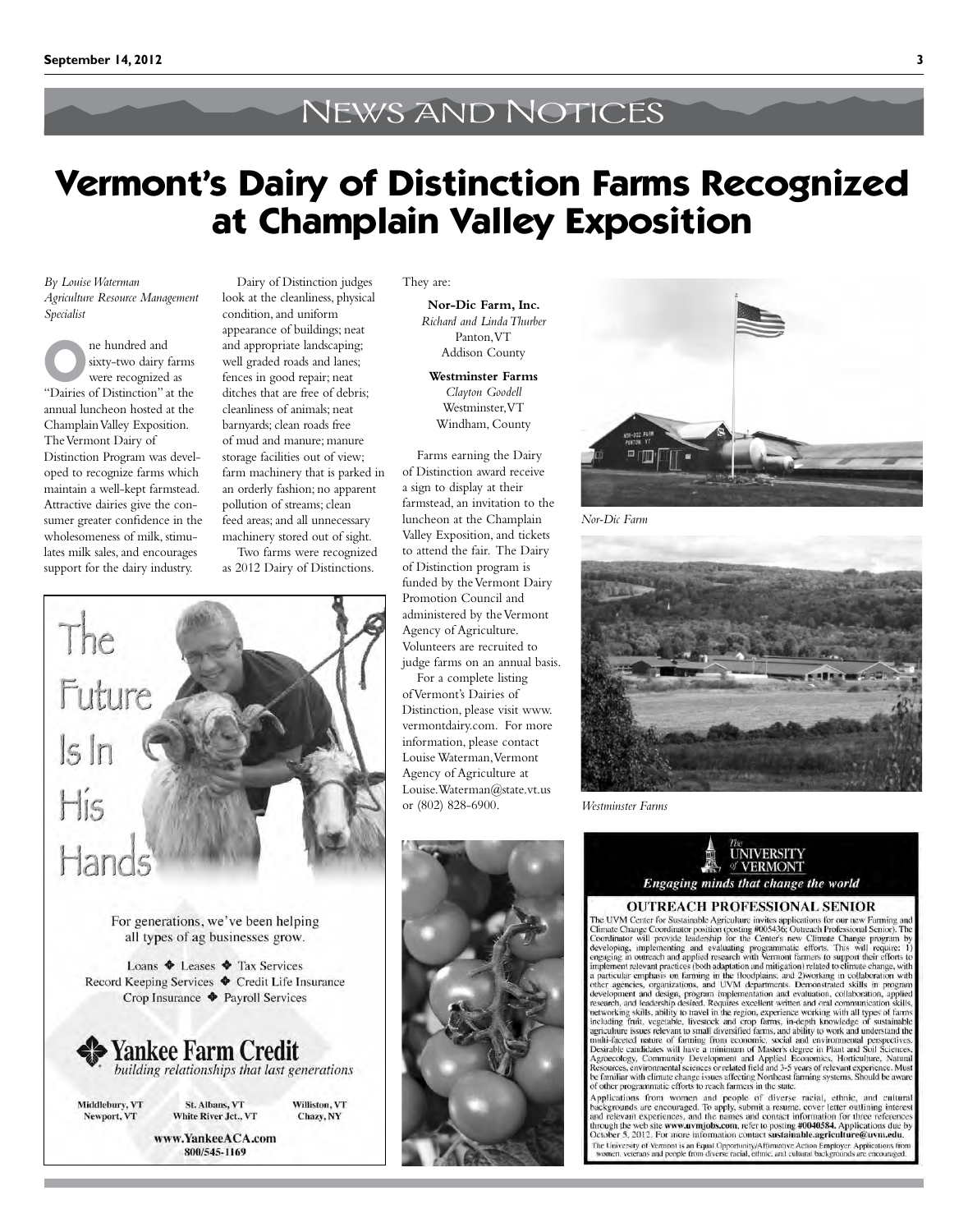## **MARKETPLACE**

## **Advertising in Agriview**

- **Classified Ads:** *Free to subscribers only*, limited to two ads per issue, ads will run for two issues. *Must include subscriber number with ad request* (number appears at the top of the mailing label)
- **Deadline For Ads:** 10 days prior to the publication date.

**Display Ads:** Information available upon request

#### **Classified advertisements must be sent:**

- *By mail:* (see address on page 2)
- *By e-mail:* (to Agr-agriview@state.vt.us)
- *By fax:* (802) 828-2361
- • *Online at:* [http://www.vermontagriculture.com/Agriview/](http://www.vermontagriculture.com/Agriview/agriviewclassified.html) [agriviewclassified.html](http://www.vermontagriculture.com/Agriview/agriviewclassified.html)

**• We do not accept ads over the phone.**

Only items of an agricultural nature will be listed. The only real estate which will be listed are tracts of Vermont land two to five acres or more which are being used or can be used for agricultural purposes. All Feed, Hay and Forage ads must have county, town, and phone number, *and must be renewed each month.*

The Secretary reserves the right to make a final decision on the eligibility of items listed. The editor reserves the right to censor and edit ads. **The Vermont Agency of Agriculture, Food and Markets assumes no responsibility for transactions resulting through advertising in** *Agriview***. Advertisers are cautioned that it is** *against the law* **to misrepresent any product or service offered in a public notice or an advertisement carried in any publication delivered by the U.S. Mail.**

### **Bees & Honey**

- 3-frame sealed brood nuclei with 2012 NW Carniolan queen: \$140, NW Carniolan queen clipped and marked: \$28, shipped: \$33, 5 gallon my honey: \$180 (\$175 w/ clean/dry pail return), qt. \$18, pt. \$11, propolis 2 oz. tincture \$16, fresh frozen pollen \$28 qt., lindenap@gmail. com, Linden Apiaries, 603-756- 9056, ALSTEAD.
- HONEY New 2012 crop of liquid honey, raw honey, honey combs now available. Ways Ponderosa, 629 Route 7 South, Milton, VT 802-878-0232. (10/12)

#### **Cattle**

- Wanted: dairy herds, heifers, beef cattle, bulls, steers, feeders, veal, sheep and goats, leave message at 413-441-3085. (9/28)
- Certified Organic cows for sale 9 Jerseys, 6 reg. 3 reg. Ayshires, 1 Holstein/Jersey cross, call Florence at 802-483-2889. (9/28)
- Bomber-black Jersey/Holstein 13 mos \$375; Rambler-black and white Jersey Holstein 13 mos \$375; Carrot-Black and white Holstein 16 mos \$500; Baileyblack and white Jersey/Holstein 18 mos \$500; Nia - black Jersey/ Holstein 22 mos not bred only because she was too young when I ran the bull with the last group of heifers. \$600; Lisa - black Jersey/Holstein 9mos

8 mos \$325; Durango-black Jersey(sired by Accelerated Genetics LOTTO)/Holstein 18 mos \$500; Prefer to sell sooner than later so...All prices are OBO. All heifers currently out to pasture(as in fence trained) all will lead with halter(some better than others!) all dehorned, rabies vacc May 2012, Serious inquries only please contact 802-433- 6232 or 802-477-2043. (9/28)

\$325; Nicole-purebred Jersey

- Three certified organic Holstein heifers. Due soon. 802-265- 4496. (9/28)
- 18 month old bull. Holstein/ Ashyire, black and white. Good markings, Large frame, 1100 lbs. Good temperament, nubbed horns. \$950.00 Cash only, Westford. 802-879-4269.  $(10/12)$
- Two open Black Angus heifers 3 years old. Generations of AI breeding, \$1.10/lb. Can deliver in towns adjoining Westford. 802-878-7405. (10/12)

#### **Employment**

Bob-White Systems, Inc. in Royalton Vermont is seeking a full time energetic sales associate for both inside and outside sales with cheese making skills and experience. Top notch organizational and communication skills are required. Call 802-763-2777 or email info@bobwhitesystems. com for details. (9/28)

#### **Equipment**

- Gooseneck hitch, with ball, 2'x4' plate, ready to install, \$125.00; Delta pick up aluminum tool box, \$75; 20' hay elevator w/ motor, good condition \$850, trades or best offers always considered, contact 802-236- 4917. (10/12)
- For sale; 2 9x18 steel hay wagons \$1500 and \$1200, contact 802- 282-3254. (9/28)
- For Sale: New Holland 451 sickle bar mower, 7' bar, extra knife, very good condition \$1800, contact 802-685-3147 or marc. mckee@mountainschool.org. (9/28)
- For Sale: Blacksmith Anvil, like new \$150.00, commercial butcher block 18"x24"x14" \$1500, contact 802-287-9421. (9/28)
- 1989 Ford TW-35 Series II, 170 hp, 4wd, cab w/ A/C, stereo, 16 speed dual power transmission 4700 hrs new 20.8x38 Firestone Deep tread 23 radial tires with bolt on axle duals tractor is clean and well maintained stored under cover and in excellent condition, \$26,500, contact 802- 759-2480. (9/28)
- Brillion seeder, 5ft, no covers; \$575; Farm laoder fits 50-75 H.P. tractor \$975; Oliver 4 botoom plows, auto \$975; Hay elevator 32 ft, motor tube type \$1150; Spring tooth harrows, 10ft \$575; Gehl Hi-Throw blower – under cover \$2750; Gates 14ft \$95; Corral panels 12ft \$90; Seeder, 3pt, clean \$550; Ford 800 with half-tracks, clean \$5500; wood splitter, fits tractor hydraulics \$550; 1971 Ford 4500 bucket backhoe, best offer. Contact 802-483-2870. (9/28)
- For Sale: Itn't 766- Black Stripe-Cab- 3100 hrs orig- Super nice! \$12,500.; Int'l 574-50 hp- gas, 3ph \$3800; Fransgard Winch V-5000, \$2300; Sitrex 17' tedder, \$2300; Kverland Round Bale Processor…\$2500. Full line of other farm equipment available! www.youngsmilkywayfarm.com 802-885-4000 (9/28)
- JD Two row narrow corn head. New condition. S.N. #EOOORCX916742 \$3200 802-265-4496 (9/28)
- Fabulous Farm Equipment for Sale: 2006 Kubota M6040 Tractor. Only 150+/- hours. 4WD, foldable ROPS, Ag tires. Includes canopy and LA1153S front loader with quick coupler, grill guard, as well as woods 74" HD bucket, and bush hog model 286-02 6' 3-point hitch rotary

cutter. \$26,000; 60" Taylor-Pittsburgh Tiller also available for \$1,200. Bought new in 2009 and used once. 1957+/- International Cub tractor also for sale. Inquiries: sovtfarm@gmail. com. (9/28)

- Universal milk machine pump 5 horse Gould century motor w/ oil reclaimer and air tank, asking \$1,000 or best offer contact 802- 293-5698 (9/28)
- 2 inch glass receiver jar asking \$500 or best offer contact 802-293- 5698. (9/28)
- 20 ft John Deere tandem kicker wagon; 16 ft., 24 ft., hay elevator; 450 New Holland mower, like new; 8 ton Brock bin like new; 10 ton grain bin; 3 ton grain bin, call 802-895-4683. (10/12)
- Dump rack & 2 hay loaders (need some wood work). Dari Kool Bulk tank 150 gallons, contact 802-223-5993. (10/12)
- WANTED: Allis Chalmers D-17, contact 603-209-6683. (10/12)
- JD, FB-B 8' Grain Drill; HD lift with grass seed box \$1200; Pittsburgh 3 PTH 1 row cultivator w/shields \$300; AC 3PTH 1 row cultivator \$250; Ford 3PTH 3 bottom plow trip 14" \$450; MF 3PTH 2 bottom 16" \$300; Jari Walk behind mower \$200; Husky 1256 lawn tractor \$500: Cub Cadet 104 mower deck hyd lift kit \$500. Contact 603-835-6816.  $(10/12)$
- Fork Lift with grapple made by Craig – quick release for J.D. 544 \$7500 OBO, Contact 603-543- 3616. (10/12)
- 7 yard sawdust bucket made by Craig for quick hitch, \$7000, contact 603-543-3616. (10/12)
- 1968 Fiat Allis 545 loader \$5,000. 1988 Chevy diesel 8 yard dump truck, power gate, air brakes \$3,000. Eager Beaver 10 ton trailer needs work \$1,000. Contact 802-485-7757. (10/12)
- Universal milk machine pump 5 horse Gould century motor w/ oil reclaimer and air tank, asking \$1,000 or best offer, contact 802-293-5698. (10/12)
- MF TO 35 Diesel \$3,000; MF 35 Gas \$2500; MF 50 Gas \$2500; MF Ind 20 with loader \$4500; AC B with sliding saw rig all restored \$2000; Dear Dorn 3 PTH saw rig with PTO box \$200; AC 4 row no till corn planter new cond \$1200; INT 3PTH 2 row corn planter new fertilizer box many plates Clark

bog harrow \$200; pull behind \$500; Oliver trailing 2 bottom disk plow \$400; 16 & 18" dry firewood \$170 cord; 18" dry pine \$50 cord, 4" dry pine & hemlock \$30 cord. Contact 603-835-6816. (10/12)

- Rear Cargo box for 3PH tractor, 4'x3'x18" professionally designed and built welded steel frame with pressure treated wood bed and sides, nearly new, very rugged \$400, contact 802-685- 3321. (10/12)
- Bale basket, by Forage King, selfunloading wagon for square bales \$2,400. MF 124 baler, used this season, runs well \$950. Newbury 802-584-3769. (10/12)
- DeLaval model 84 Vacuum Pump - 10 horsepower single phase with 3" Oil Reclaimer, \$1750; 69 gallon stainless steel Receiver jar (26"x30") with 1hp Leeson milk pump and Sta-Rite liquid level controller - \$1700; Used Boumatic electric pulsators - 5 available - \$65/each; Rotary rakes- 10'- 13'…\$1800. & up; Krone #130 & MF #828 Round balers…\$4500. & \$4000; Manure sprdrs- 90-150 bu….\$1200.- \$2300; Henke chipper- hyd feed..\$1800. Full line of other farm equipment available! www. youngsmilkywayfarm.com or contact Ken at 802-885-4000.  $(10/12)$
- For Sale quick release post driver brand new never used that goes on a skid steer. Sells for \$5700 Make offer. For Sale round bales-could be used to grow mushrooms or grind up for bedding or whatever. Contact 518-585-7696 (10/12)
- 1942 9N Ford tractor with Dearborn loader. New brakes and axel seals. New head gasket and new tires. Tractor is in good shape. asking \$2095.00 Call 802-728-4152..evenings after 7pm. (10/12)

#### **Farm And Farm Land**

Trustee's Sale At AUCTION; 184± Acre "Bakie Farm" Kingston, New Hampshire. Sat., Sept. 15th at 10:00 a.m. This property will be very affordable for someone looking to have a working farm. Auction to include farm equipment, antique horse drawn items and furnishings, as well as, the real estate. For a property information package with terms and more information go to: www.paulmcinnis.com - Lic. #2089 – (603) 964-1301 – Ref. #12PM-44 Auction subject to all Terms of Sale. (9/28)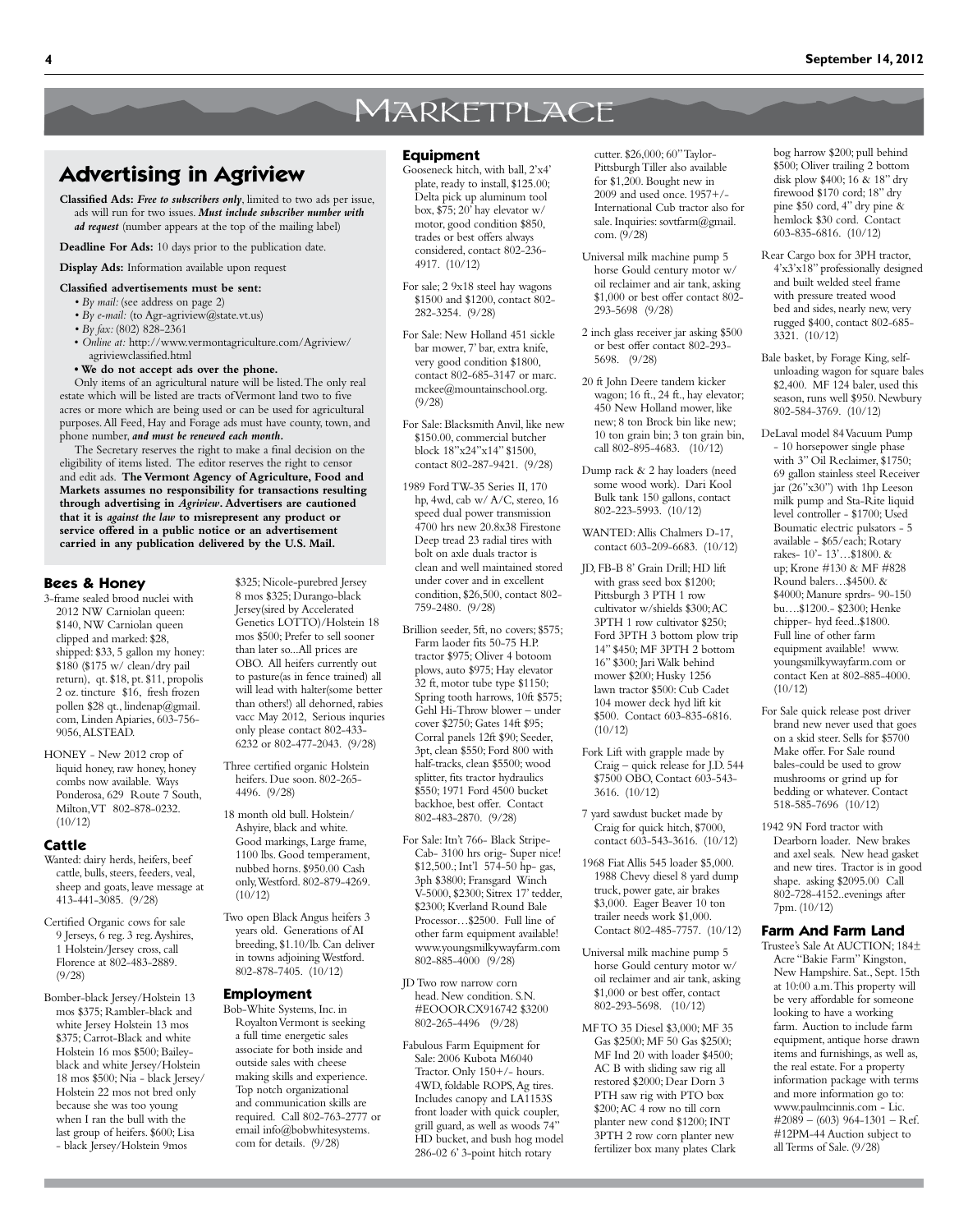## **MARKETPLACE**

- Have tillable and pasture acreage with irrigation potential and barn. no chemicals have been used. lease or barter. Bennington County. Hidden Pond Farm on the Battenkill River. 802.375.6009 or fran.levine@ gmail.com (10/12)
- Farm for Sale in Fayston. 48.6 acres, barn, milkhouse, good ag soils, 3-bed home. Restricted by easement and option to purchase at ag value. Vermont Land Trust seeks buyers who will farm commercially. \$175K. Contact Jon Ramsay at (802) 533-7705 or jramsay@vlt.org. www.vlt. org/bragg. (10/12)
- WANTED: 5 year lease of 5 tillable acres with water source and within 30 miles of Montpelier. Buildings, electricity, equipment, and/or residence are valuable but nonessential. We farm organic vegetables, fruit and small livestock and will work with landowner on improvements to infrastructure. Contact Justin: justinpcote@gmail.com (10/12)

#### **Feed**

- 2012 1st cut square bales dust free \$3.50 bale in barn, contact 802- 748-2740. (9/28)
- Hay for sale, 16 dry round bales, \$45 each. Can deliver to locations within reasonable distance. Call Moe 802-674- 6929. (9/28)
- 2nd cut hay, \$3.50 a Bale. 1st cut, \$3.00 a Bale, Mulch Hay also available. 802-453-2543. (9/28)
- 2012 1st cut timothy and clover from fertile fields. \$4.50/bale plus delivery. 603-256-8422 (9/28)
- NOFA-certified hay for sale. 4 x 4 round bales, both wrapped & dry. First and second cuts available. Pick up at the barn or delivery negotiable. Tamarack Farm, Cabot, VT 802-563-2107.  $(10/12)$
- 70+ Acres standing river bottom corn. Whitehall, NY 518-499- 0973 or 518-744-0963. (10/12)
- Certified organic hay. 1st cut 4x4 dry round bales, Nice 2nd cut square bales 45-55 lbs. Call for more information – 802-525- 1188. (10/12)
- For sale: two 200 foot ag bags, Cliff Haven Farm, Newport Ctr, VT 802-334-2401. (10/12)

#### **General**

A-Maize-ing heat wood pellet and corn, hot air furnaces and boilers, (new) 80,000 to 165,000 BTU variable rate, suitable for

- home, shop and greenhouse applications. Hot air furnaces, \$4500 each, Boilers \$5500 each. Power vents available. (I am using the furnaces in some of my greenhouses). Contact Bruce at 802-626-9545
- Raised Garden Beds made with full 2" by 8" cedar, 4'x8' with 4 metal bows, \$99 without bows \$64, other sizes available, contact Bruce at 802-626-9545
- Garlic for sale, German Extra Hardy. Minimum bulb size is 2½". \$9.00/lb. Gorham Farm, West Rutland, VT. 802-438-2243. (9/28)
- Dry sawdust delivered in walking floor trailer loads, reliable & sustained supply, please call 802- 228-8672 for details. (10/12)

#### **Goats**

- Registered Purebred and American Nubian doelings, buck, and milking does (in milk) for sale. Hand-raised, CAE free, excellent bloodlines. Available by mid-March. Email orchardnubians@ aol.com for more information and pricing.
- 2 Female Angora Goats for sale. Sold as a pair only. One registered born 2009, the other born 2005. Both hand-raised and friendly. \$250 for both. (9/28)
- Three Registered Saanen bucklings and two Alpines ready for service this Fall, top genetics for production and conformation, \$200 each, contact 802-875- 3159. (9/28)
- 2 Nubian Does. 2 sisters, 6 years old, friendly and used to children. Registered Nubians, vaccinated, healthy. Fed organic grain and clean pasture all their lives. Good milkers ready to be bred again this fall. Currently dry. Contact 802-453-6936. (10/12)

#### **Horses & Other Equine**

- Draft Cross Suffolk/Cleveland Bay 8 yrs old mare & gelding 16.1  $\alpha$  16.2, bay with black points long tail 1500 lbs each broke single, double and ride worked on mowing machine, hay tedder, rake, manure spreader, public hay rides. Friendly kind dispositions, athletic, good feet, trailer well, \$6500, contact 802-748-2740. (9/28)
- 14 year old Registered Morgan Mare. 16 hand bay, no markings. Has been shown hunter in the past. Has not been ridden for several years now. Needs patient rider to bring her back to condition. \$1600. Would



negotiate for the right home. Call-860-659-3426 Leave a message. (9/28)

For Sale: Team of dapple grays, Large ponies ponies 11 and 12 years old. M&G, never pulled. Team weight: 2700 to 2800#. Call 446-2203. (9/28)

#### **Horse Equipment**

14 year old Registered Morgan Mare. 16 hand bay, no markings. Has been shown hunter in the past. Has not been ridden for several years now. Needs patient rider to bring her back to condition. \$1600. Would negotiate for the right home. Call-860-659-3426 Leave a message. (9/28)

#### **Llamas & Alpacas**

- Very affordable, eco-friendly, a pleasure to own! Quality bred fiber females, fiber/ pet males, and show stock all from registered award-winning lineage. Priced from \$1000 pair. Ongoing friendly experienced support, financing. Beautiful yarns, fleeces, carded bats for spinners, socks, and more. www. cedarbrookalpacas.com Cedar Brook Alpacas, Irasburg VT, 802- 754-2021, dkvangelder@gmail. com
- Llamas for sale, great fibered llamas available for pets or for guarding your sheep, goats and alpacas. Excellent quality fiber for hand spinning or blending with your sheep wool. Many to choose from, young males and females, breeding females, etc., available in many colors. Contact 802- 293-5260.
- Alpacas on sale now during the annual Mid-Summer Sale at Snowshoe Farm. Quality alpaca breeding stock in a variety of colors and bloodlines. Special low prices on select alpacas. Excellent service and support. Contact us at terry $@$ snowshoefarm.com or 802-592- 3153. (9/14)
- Vermont Alpaca Company has a beautiful selection of alpacas for sale. Breeding quality animals

in discounted start up packages available. We offer financing, reproductive guarantees, and strong customer support. Contact us for more details at www.VermontAlpacaCo.com or 802-765-9639. (9/28)

#### **Sugaring Equipment**

- SAP BUCKETS, lids, spouts for sale. Leader, Warner and Soul brands, plus others. I have hundreds. 5.50 per set of one bucket, lid and spout. Call Jake 802-439-6426 (9/28)
- 30" x 8' Leader front pan and arch made in 1998; in good condition. \$1,000. Used for many happy years at Shelburne Farms in Shelburne Vermont. Call Dana at 802-734-5489 or email dbishop@shelburnefarms. org (10/12)
- 3'x12' Dominion Grimm Evaporator, 3'x8' stainless steel drop flue back pan and 3'x4' stainless 4-section front pan on King arch. Stainless steel base stack and seven 3-foot sections of 14" stainless smoke stack. Asking \$4800.
- 300-gallon stainless steel storage tank for \$280. 5 barrel galv gathering tank, buckets, spouts, covers also available, Call 802- 229-5878, Berlin, VT. (10/12)

#### **Swine**

For Sale: Three piglets born 6/22/12 \$60.00 each, Call 603- 256-8422. (9/28)

Pigs, bred sows \$500.00 O.B.O., piglets \$65 each, call 802-796- 6067 or 802-306-6216. (10/12)

Heritage piglets for sale: Large Black x Tamworth-\$75.00. Argyle, N.Y., 518-638-8628 or 518-638-8074. (10/12)

#### **Wanted**

- WANTED: Loader detachable, for Hesston 80-66 DT, four wheel drive, 80 HP tractor, would like to find one with brackets to fit, but will consider all makes, willing to fabricate, can pick up, contact 802-236-4917. (10/12)
- WANTED: McCormick-Deering #9 mowing machine any condition, contact 802-748- 2740. (9/28)
- WANTED: 2 HP vacuum pump for small dairy in Southeastern Vermont, contact 802-875-3159. (9/28)
- WANTED: Heavy Duty commercial meat grinder excellent condition call 603- 543-3616. (10/12)
- WANTED: 3 PTH log gapple tandem wheel dump trailer, contact 603-835-6816. (10/12)
- WANTED: Tie stall divider bars and rails enough for 6 stalls on a small Jersey farm. Will consider using free stall dividers if you have them instead. Would like them to be in decent condition. Please call (802) 429-2537.  $(10/12)$

### **Winter Tunnel Production and Season Extension**

*October 2, 2012 - 3:00pm - 5:00pm Bread and Butter Farm, Shelburne, VT*

**Bread and Butter Farm harvests kale, chard, spinach, cilantro and other crops from their high tunnel all year long. In this workshop, Corie Pierce will explain the four leves to winter hoop, house productions crop soles.** cilantro and other crops from their high tunnel all the four keys to winter hoop house production: crop selection, timing seeding and planting, crop protection needs, and overall system management. Vern Grubinger, Vegetable and Berry Specialist with UVM Extension, will be on hand to provide additional information and answer questions. Corie Pierce is the co-owner and vegetable manager of Bread & Butter Farm, a two-family farm that raises grass-fed beef, year-round veggies, a small herd of Jersey cows, and also runs a wood-fired oven bakery and hosts community events. Presented in cooperation with UVM Extension, the Vermont Vegetable and Berry Growers Association, and USDA Risk Management Agency.

*Registration:* To register go to [www.surveymonkey.com/](www.surveymonkey.com/s/2012Nofasummerworkshops) [s/2012Nofasummerworkshops](www.surveymonkey.com/s/2012Nofasummerworkshops). For more information call 802-434-4122 or email [info@nofavt.org](mailto:info%40nofavt.org?subject=)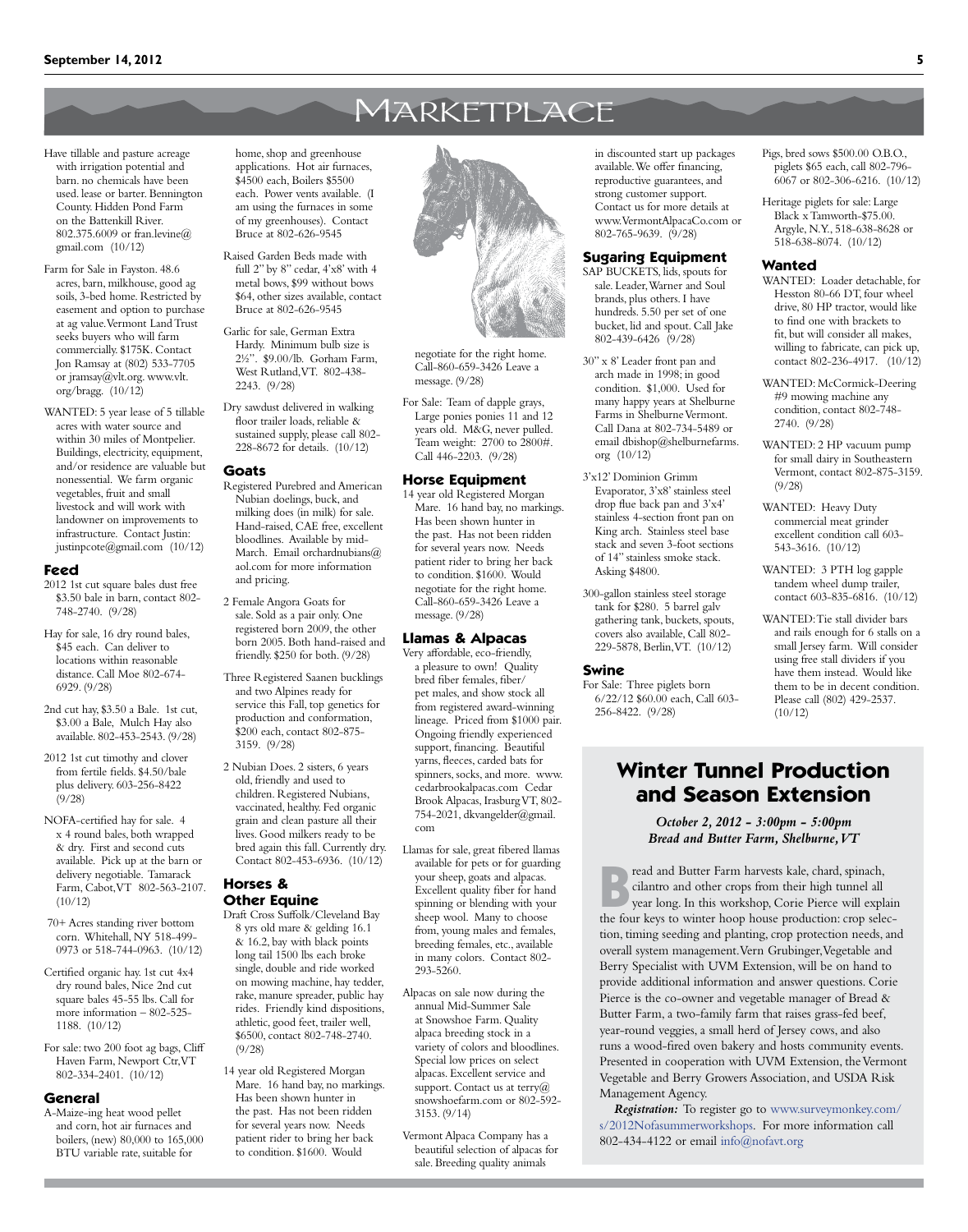# News and Notices

# **USDA Research Prepares Farmers for Change**

*by Jenna Jadin, AAAS Fellow/ Advisor, Office of the Chief Scientist from the USDA Blog*

ver the past decade, we've seen a lot of variability in the weather, with severe droughts in some places, excessive flooding in others, and more extreme weather events all over the country. While there has always been variability in the weather, scientists predict increasing variability in weather patterns as the concentration of greenhouse gases (GHG) increases in the atmosphere. Such changes present challenges for farmers, who, in many areas, are trying to grow crops under hotter,

drier climate regimes and must protect their crops from damage during extreme weather events. That's why the USDA is actively doing research on how to produce crops and livestock through increasing climate variability, and that's why the fourth in a series of Office of the Chief Scientist white papers on the Department's research portfolio is focused on what USDA science is doing to help prepare the agency, and the nation's farmers for a changing climate.

In this white paper, the Research, Education, and Economics (REE) agencies have outlined four main strategies for helping to prepare the nation's producers for

climate change. The strategies are to (1) explain the processes driving the direct and indirect effects of climate change on natural and managed ecosystems; (2) develop the knowledge and tools to help adapt agriculture and forestry to climate; (3) develop the knowledge and tools to help mitigate atmospheric GHG emissions through reductions in gross GHG emissions and increases in carbon sequestration; and (4) support decisions at local, regional, and national levels with information and techniques provided by USDA science.

USDA research has already come a long way towards



*NIFAfunded grad student checks soil moisture gauge.*

**NOFA-VT Poultry Extravaganza**

*September 24, 2012 - 10:00am - 3:00pm VT Small Business Development Center 1540 Vermont Route 66, Randolph Center, VT*

**W**elcome to a day filled with poultry from chick to chicken dinner with speakers on poultry production, business management, processing and adding value. Featuring Dr. Jeff Mattocks of Fertrell, Inc. (see bio below) who will focus on health and nutrition of pastured poultry, including balancing poultry rations with alternative feeds. Additional speakers will

cover market research, processing opportunities and barriers, and preparing birds to maximize consumers' experience and the farmer's bottom line. These sessions are designed for experienced commercial poultry producers, however there is plenty to be learned for poultry producers of all size and scale.

Co-organized by NOFA VT, UVM Extension, and the UVM Center for Sustainable Agriculture. Supported by USDA Risk Management and the VT Agriculture Innovation Center.

Registration: To register go to [www.survey](www.surveymonkey.com/s/2012Nofasummerworkshops)[monkey.com/s/2012Nofasummerworkshops.](www.surveymonkey.com/s/2012Nofasummerworkshops) For more information call 802-434-4122 or email info@nofavt.org

helping farmers adapt to climate change. For example, NIFA and ARS scientists are investigating varieties of every major crop and many specialty crops in the U.S. to find genes that confer drought tolerance and disease resistance. They are investigating animal varieties to find heatresistant breeds chicken and cattle, or ways to manage manure so as to lessen methane emissions. Research is also showing how different nutrient formulations and management techniques are affecting carbon sequestration and water use. And research done through ERS and NASS is helping to analyze the effects of climate

policies in the farm sector, and helping to predict what the consequences of climate change will be for farmers in different regions of the U.S. Finally, as all this research is produced, extension agents across the U.S. are taking it and translating it into usable information for farmers, ranchers and the public. So whatever kinds of variability in weather and environment that the future may hold, be it northward spread of pests, or decreasing rainfall across the Great Plains, USDA is making sure that our agriculture continues to be strong, resilient, and ready to feed the nation and the world.

### **Livestock Producers Affected by Disasters Urged to Keep Good Records**

*by Juan Garcia, Administrator, Farm Service Agency from the USDA Blog* 

**THE FARM Service Agency would like to remind live-<br>
stock producers affected by natural disasters such as<br>
Hurricane Isaac [or Tropical Storm Irene] to keep<br>
thereuch measure of their livesteels and feed losses includi** stock producers affected by natural disasters such as

Hurricane Isaac [or Tropical Storm Irene] to keep thorough records of their livestock and feed losses, including additional expenses for such things as feed purchases because of lost supplies.

In addition to Isaac, there are a variety of disasters from fires in the west, floods in Florida, storms in the Mid-Atlantic and drought and heat affecting the heartland. Each of these events is causing economic consequences for ranchers and producers including cattle, sheep and dairy operations, bee keepers and farm-raised fish, and poultry producers.

FSA recommends that owners and producers record all pertinent information of natural disaster consequences, including:

- • Documentation of the number and kind of livestock that have died, supplemented if possible by photographs or video records of ownership and losses;
- • Dates of death supported by birth recordings or purchase receipts;
- Costs of transporting livestock to safer grounds or to move animals to new pastures; and
- • Feed purchases if supplies or grazing pastures are destroyed. We also are reminding producers that the department's authority to operate the five disaster assistance programs authorized by the 2008 Farm Bill expired on Sept. 30, 2011. This includes SURE; the Livestock Indemnity Program (LIP); the Emergency Assistance for Livestock, Honey Bees, and Farm-Raised Fish (ELAP); the Livestock Forage Disaster Program (LFP); and the Tree Assistance Program (TAP). Production losses due to disasters occurring after Sept. 30, 2011, are not eligible for disaster program coverage.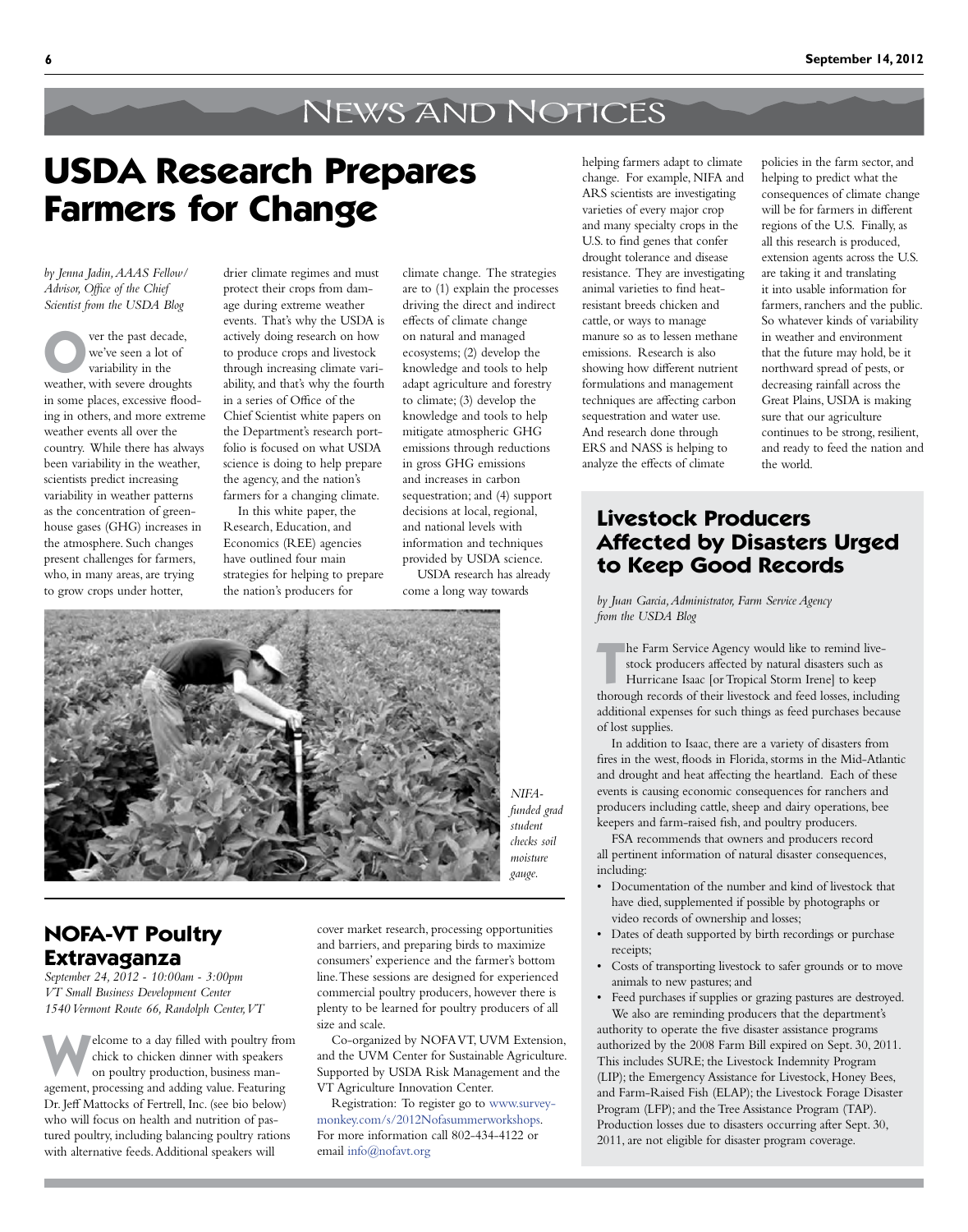## Local Foods Focus

# **Bringing Locally Grown Food to Southwestern Vermont Medical Center**

*By Abbey Willard, VAAFM Local Foods Administrator*

**La Croix, Executive Chef at Southwestern<br>
<b>Le Chef at Southwestern**<br> **Le Chef at Southwestern**<br> **Le Chef at Southwestern**<br> **Le Chef at Southwestern**<br> **Le Chef at Southwestern** aura LaCroix, Executive Chef at Southwestern Vermont Medical Center nership they've established with The Tutorial Center, also located in Bennington, to have fresh, nutritious, and locally grown produce delivered to the hospital each week. "If I can highlight that it is local, they will know and they will eat it," claims Laura of the hospital's Coffee Shop Café patrons.

 The Youth Ag Project (YAP) started at The Tutorial Center in 2006 as a way to engage students in food preparation and physical outside work and now has evolved into a truly successful Farm to Institution success story. Throughout the past growing season, 17 at-risk youth who experience home life factors that suggest traditional school environment can be tricky, were enrolled in the YAP program. The program offers work readiness skills and opportunities to positively reengage in education through providing food to a local customer. According to Jack Glade, Executive Director of The Tutorial Center, the YAP program exposes students to the institutions in their community and offers possibilities for job shadowing and future food industry employment. He loves to see how participation in the YAP program "somehow lights the fire about what their future could be."

When the option to collaborate with YAP to get more local food into the hospital became available, Laura and others had reservations about streamlining labor and ordering simplicity, but the prospect of healthy, fresh, and

locally grown food encouraged them to participate. The online ordering proved to be easy, the delivery provided by YAP was similar to service the hospital was already receiving, and only a bit more labor was required to wash the local greens. "If I put in my order on Monday and they don't have it, I know immediately. This helps me plan menus, and I know exactly what will be delivered on Tuesday." Laura comments, "You also can't beat the improved quality, taste, and presentation in home-grown food."

Serving healthy food is not a new concept for the Southwestern Vermont Medical Center. About 80% of the food served in the 423,575 meals prepared each year is from scratch, including all soups, entrées and sides. They even have their own kitchen herb garden to provide a copious amount of herbs used to flavor dishes and soup broths in place of salt. Laura has found she can cut down in some areas to keep costs affordable and allow the hospital to feature local items. The hospital cannot currently afford to only serve local products so she has to know where local can be best used and best seen on the menu. This is why she has chosen to pilot the local items at a high profile and high traffic café located at the entrance to the hospital.

For next season, the hospital would like to increase participation to have the YAP provide 40-50% of their fresh vegetable needs in selected areas. To be able to accommodate this growth in production, The Tutorial Center will need to expand the program by investing in storage infrastructure, increased staff time dedicated to the program, consider leasing a refrigerated truck, and

making other equipment purchases. Students would also need to increase their role in product delivery, inventory and financial management, which would make for an outstanding student internship opportunity. The Tutorial Center sees this pilot expanding as a regional YAP Food Network that would include additional institutions, more agricultural land in production, and definitely new area producers.

The key to success pro-

claims Jack, is "understanding the capacity of what each side can do and functioning within those limits. We need to continuously discuss what the hospital can manage and what production the farms can provide." Jack acknowledges The Tutorial Center could not maintain YAP on its own and it is the relationship network with regional farmers that is important. Currently local produce for the hospital is grown at two Tutorial Center locations, in

Bennington and Manchester, as well as by two independent growers in the community.

For now, YAP is working hard to support the local producer network and is happy to know that the hospital is a steady and growing partner. The program is developing, in small steps, so as not to overpromise what they are capable of providing, while maintaining a long term vision of an interdependent, viable food system.

## **Study: Undergraduate Women Outnumber Men in Land-Grant Ag Programs**

*By Lisa Hightower, Food and Agricultural Education System From the USDA Blog*

**A haif and study of 70**<br>**A land-grant** universities<br>**A the viewers** and led in agric land-grant universities found that undergraduate women enrolled in agriculture programs outnumber undergraduate men by more

than 2,900 students. This study, conducted by the Food and Agricultural Education Information System, explored trends in the gender of undergraduate students enrolled in 14 agriculture academic areas at land-grant institutions from 2004 to 2011.

The rise in undergraduate



*Virginia Tech student Stefanie Pagano weighs a mouse as part of a research study on work level and food taste. Photo courtesy of Jim Stroup.*

women in agriculture academic areas is a relatively recent phenomenon. In 2004, undergraduate men outnumbered undergraduate women by more than 1,400 students. By 2008, the number of undergraduate women and undergraduate men enrolled in agriculture academic areas were roughly equivalent.

In 2009, undergraduate women outpaced undergraduate men by 249 students. This trend continued for 2010 and 2011 with enrollment numbers for undergraduate women increasing each year. In 2011, the undergraduate women enrolled in agriculture academic areas exceeded the number of undergraduate men enrolled by more than 2,900 students.

This trend corresponds with an overall rise in women farm operators. According to the 2007 Census of Agriculture, the number of women farm operators increased nationally by 19 percent – to 1,008,943 – between 2002 and 2007.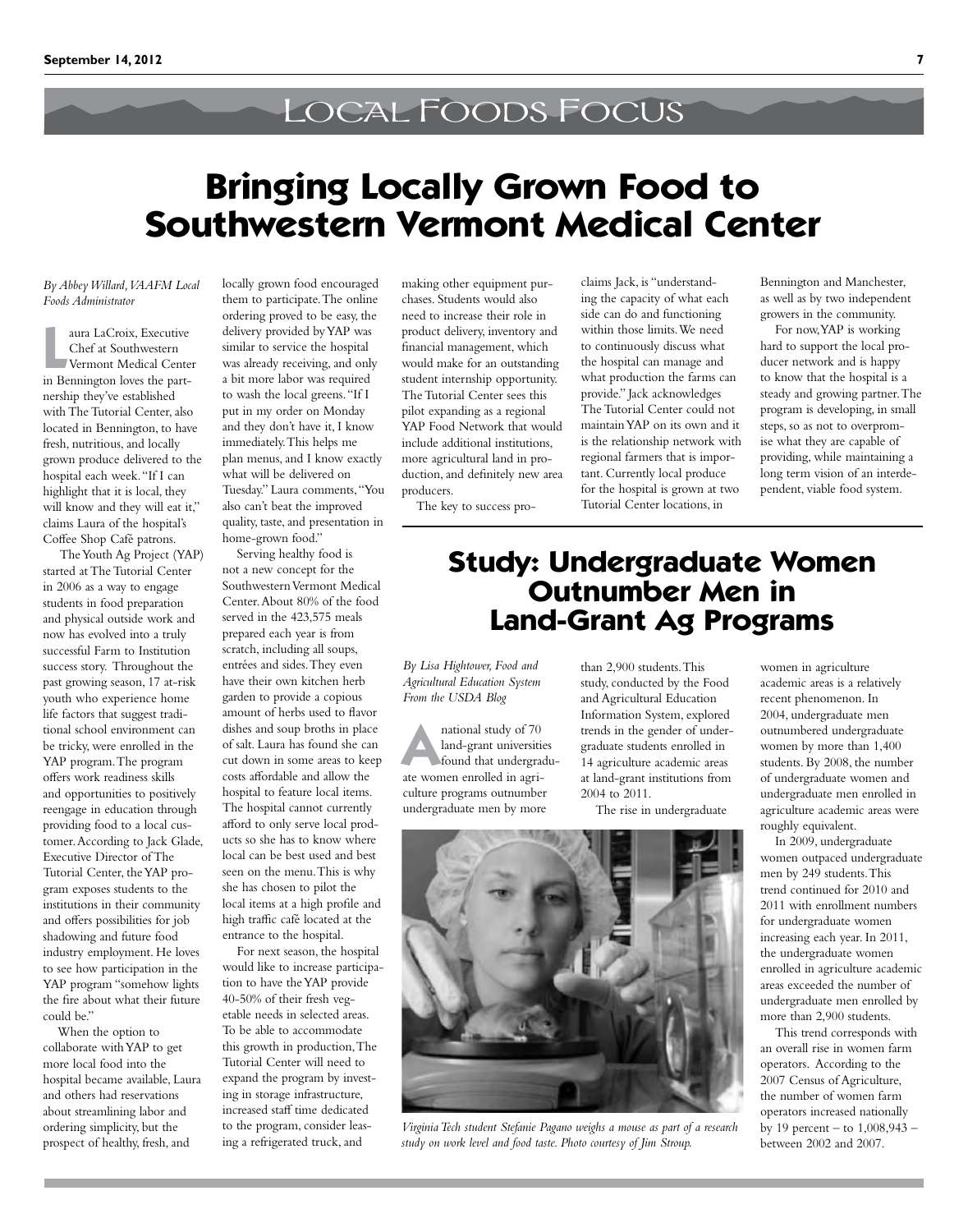# **MARKETPLACE**

# **Agriview Hay and Forage Directory**

#### **Where Did My Hay and Feed Ad Go?**

Hay and Feed ads now need to be updated each month. This is why ads now have an expiration date after each listing. Please re-enter your ad online or email Agr-Agriview@state. vt.us with your updated ad.

#### **Addison County**

Addison – Large Square Bales, 1st & 2nd Cut, Under Cover, Never Wet, SL Moore @ (802) 463- 3875 or Alden @ (802) 989- 0479.

### **Chittenden County**

Underhill Center – First cut Timothy and mixed grass bales, all stored under cover \$4.25 per bale, please call 802-899-4677.

#### **Franklin County**

Fairfax – Hay and Straw large or

### **Attention Hay and Forage Advertisers**

**Due to anticipated Hay and Forage needs, non-subscribers are invited to post their ads in the Hay and Forage Directory. In order for information to be kept as up-to-date as possible, listings now need to be updated each month. Beginning with Issue 2, you will see an expiration date after your listing. Please call us to ensure your listing remains current. This directory will also be made available as a pdf for you to share.**

**Need to update your hay ad? If so, e-mail agr-agriview@state.vt.us or fax it to (802) 828-2361. PLEASE delete any old fax numbers you may have as those numbers are no longer monitored.**

#### **Orange County**

Randolph - 1st cut hay \$3.50/ bale, 3rd cut hay \$4/bale, contact 802-249-0504 (11/2)

### **Orleans County**

North Troy – 2012 early cut 4-9x200 Ag Bags of Haylage, and Large dry round bales stored in barn, \$35 each, call for Ag Bag prices, delivery can be arranged, 802-988-2959 or 802-274-2832.

> and pupa stages before emerging as an adult to renew the cycle the next year. Some of these bees are managed for a few specific crops.

Only about 45 native bee species in the U.S. are social bumble bees (17 in Vermont). These bees nest in small cavities, such as abandoned rodent burrows, that are found under rocks or tussocks of grass. Depending upon the species, their colonies may have a couple of hundred workers by mid-summer. The mated queen bumble bee overwinters as a solitary individual, and begins a new colony in early spring.

### **Good Habitat Supports Native Bees**

Unless they are killed by insecticides, good habitat can support strong and diverse communities of native pollinators. If populations of one bee species decline because of natural cycles of parasites or disease, other native bee species can fill



Orleans – Big Squares, small squares, first & second cut, certified organic hay, big/small squares, straw big/small squares, call Richard at 802-525-3645 or 802-323-3275.

West Glover - Certified organic hay, 1st cut 4x4 dry round bales, Nice 2nd cut square bales 45-55 lbs, and 2nd cut wrapped round bales, Call for more information  $-802-525-1188$ 

### **Rutland County** Rutland – small square bales, 1st

cut grass hay, also 4x4 bales of 1st cut wrapped bailage, please call 802-236-4917. (10/12)

#### **Outside of VT**

Claremont, NH - Excellent Quality 2012 Horse Hay, 1st cut - \$4.75 per bale, 2nd cut \$5.25 per bale, contact 603-543-3616.

### **Vermont's Pollinators**

*continued from page 1*

to honey bees, native bees have a number of advantages. They tend to be active earlier in the day, season and in cooler, wetter weather; they perform buzz pollination, which is very important for crops like tomatoes and peppers, where the pollen must be physically loosened to complete pollination; they collect both pollen and nectar when foraging, unlike honey bees, which often will collect only one or the other; they often will compete with honey bees on the same flower, which will force the honey bees to visit additional flowers, which equals more pollination; and there is no pollination fee, as for honey bee colonies.

Blue Orchard Bees (BOB), for example, are active at low light levels and low temperatures. When compared to honey bees in a field experiment, the BOB's spent 33 hours foraging over 5 days compared with 15 hours for honey bees. 250 to 750 individual BOB females could successfully pollinate an acre of apples compared to 1 to 2.5 hives of honey bees, with a foraging population of 10,000 to 25,000 bees.

small square bales whole or processed by bale at farm, we load or direct delivery by trailer load. Mountain View Dairy Farm, contact 802-849-6266.

**Grand Isle County** Alburgh- 2nd cut square bales \$4.00 per bale, contact 802-796- 6067 or 802-309-6216. (11/2)

Another example is the Squash Bee. Squash Bees are ground-nesting bees, often found at the base of squash plants. They are active very early in the morning, often before sunrise. They will often pollinate squash flowers before honey bees begin flying. In 67% of 87 sites studied across the U.S., squash bees provided all the pollination necessary to set a crop for the grower.

Nearly 70% of native bee species nest underground and in most cases, a solitary female excavates her own nest tunnel. These resemble ant-nests from above, and may be found in turf, but are more often on bare, exposed ground. A sandy to loam soil is preferred, but some

There are approximately 4000 species of native bees in North America, with about 350 species in Vermont. Compared to honey bees, native bees have a number of advantages.

species will nest in clay soils. Ground nesting solitary bees may be anywhere from several cm deep or up to one meter or more in depth. Nest chambers are often lined with waxy glandular secretions, which can resist flooding.

About 30% of native bee species nest in hollow or pithy stems, old beetle borer holes, or man-made cavities. Their nest tunnel partitions are constructed of mud, leaf pieces or sawdust. Once the nest is complete, the solitary female generally dies. Her offspring will remain in the nest for about eleven months, passing through the egg, larva

the gap, thus providing a stable reliable source of pollination. In addition to the benefits of

pollination, restoring or creating habitat has other ecological benefits. If placed along drainage ditches or field edges, these conservation plantings can reduce erosion of farm soils and thus save the cost of cleaning out ditches or tail-water ponds. They can also reduce the loss of irrigation water and the leaching of pesticides and fertilizers. When firmly established, native plant habitat created adjacent to fields can supplant the sources of weed seeds that were growing in those same places. Over the long term, removing the weed seed bank will lead to a reduction in the amount of time, resources, and herbicides used to maintain these areas.

This habitat will also support other wildlife. Beneficial insects, such as parasitic wasps and predaceous beetles, will take up residence and help reduce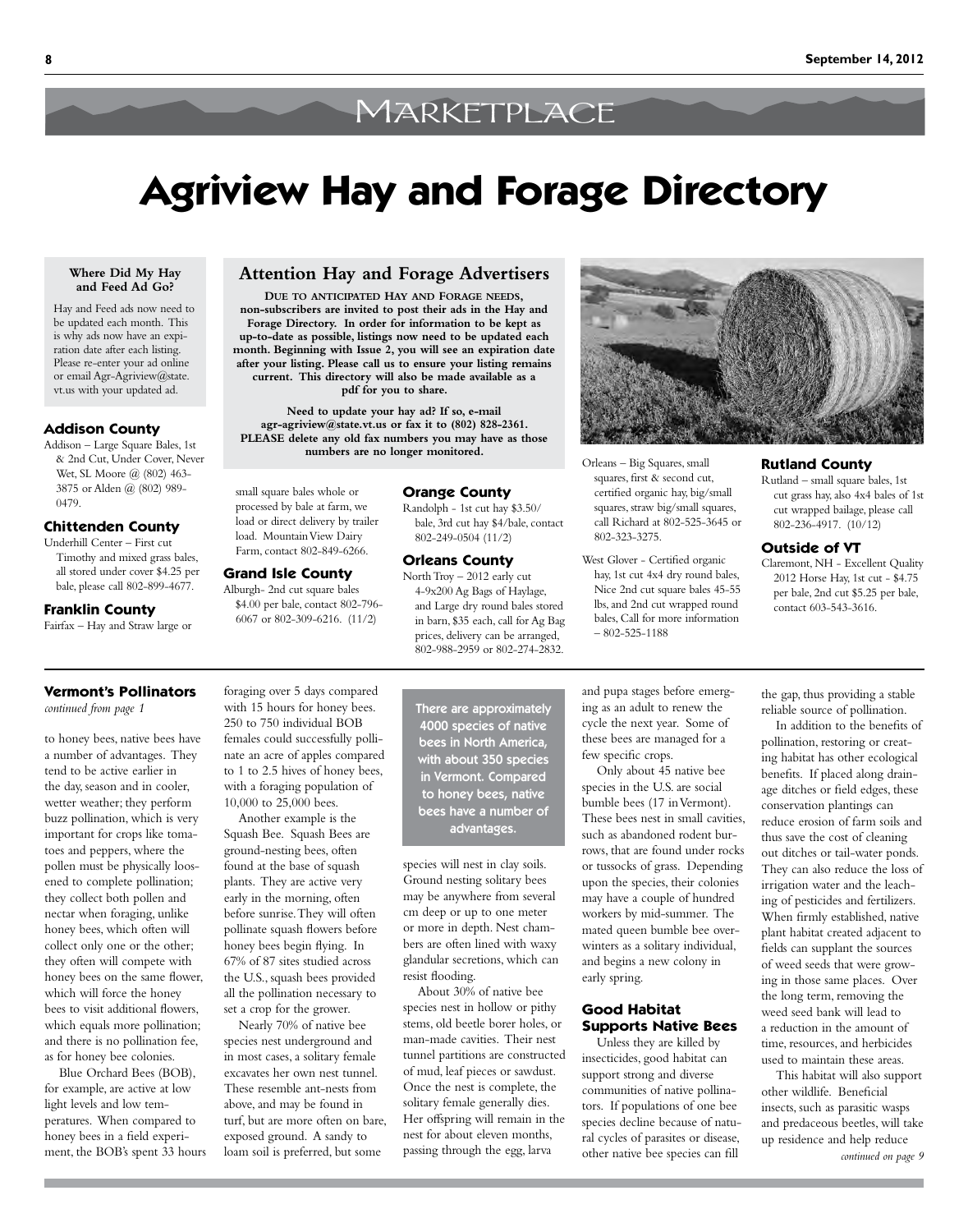# Market Report

#### **Wholesale Prices** *September 12, 2012*

*Wholesale prices paid per dozen for Vermont Grade A brown eggs delivered to retail stores.*

#### **Vermont Egg Prices:**

| Jumbo $\ldots \ldots \ldots$ \$2.09    |  |
|----------------------------------------|--|
| X-Large \$1.59                         |  |
| Large $\dots \dots \dots \dots$ \$1.50 |  |
| Medium\$1.15                           |  |

*Market is steady. Demand and supply are good.*

**You can find more reports online at http://www.ams.usda.gov/ marketnews.htm This is the web source for**  *USDA Market News*



### **Vermont's Pollinators**

*continued from page 8*

the number of pest insects on a crop. Snags left along stream banks or field edges for tunnelnesting bees will also provide perches and nest sites for woodpeckers and other birds. Owls and other raptors may take up residence in restored habitat and can help control rodent populations. Protecting, enhancing, restoring, and creating habitat for pollinators will have wider benefits for that a farmer's bottom line and for wildlife.

One important way to enhance native bee populations in your backyard, garden, or on your farm land is to incorporate flowering plants, that they can nesting materials. Some basic selecting plants:

Use local, native plants. Research suggests native plants native bees than exotic flowers.

Choose several colors of

Plant flowers in clumps.

Include flowers of different shapes. Bees are all different sizes, have different tongue

lengths, and will feed on

patch.

*Basil*

different shaped flowers. Have a diversity of plants flowering all season. By having several plant species flowering at once, and a sequence of plants flowering through the various seasons, you can support a range of bee species that fly at different times of the year.

Native plants should be your first choice to help our native bees. The list below offers a few suggestions of the many species available.

*Aster Basswood Beebalm Blueberry Boneset Borage Catmint Cosmos Goldenrod Hawthorn Hyssop Lavender Lobelia Lupine Milkweed Mountain Mint Purple Coneflower Serviceberry Sunflower Wild Indigo Wild Mint Willow*

It is also beneficial to let common garden plants flower, and go to seed, such as broccoli, asparagus and carrots - all are eagerly visited by native bees.

There are a great variety of resources available related to native bees and their conservation. One of the most comprehensive is the Xerces Society, [www.xerces.org.](www.xerces.org)

— Portions of this article were presented at the Vermont Pollinator Conservation Short Course, held in Randolph, VT on 8/7/12, presented by Jennifer Hopwood of the Xerces Society for Invertebrate Conservation.

 $100.00$  cwt 68.00 cwt  $53.00$  cwt

Portions of this article were also taken from the publications:

*Attracting Native Pollinators,*  by Mader, E., M. Shepherd, M. Vaughan, S.H. Black, and G. LeBuhn. 2011. The Xerces Society for Invertebrate Conservation.

*Farming For Bees; Guidelines for Providing Native Bee Habitat on Farms,* by Vaughan, M., M. Shepherd, C. Kremen, and S.H. Black. 2011. The Xerces Society for Invertebrate Conservation.



### **Northampton, MA • September 11, 2012**

*All prices are per hundredweight on the hoof unless otherwise indicated.*

*Source: Northampton Cooperative Auction Association, Inc., www.northamptonlivestockauction.homestead.com*

| Calves:                    |                | LOW   | <b>HIGH</b> |      | Cows:                   | LOW    | <b>HIGH</b> |      |
|----------------------------|----------------|-------|-------------|------|-------------------------|--------|-------------|------|
| Good & Choice: $61-75$ lbs |                | 20.00 | 65.00       | cwt  | Canners                 | 10.00  | 59.00       | cwt  |
|                            | $76 - 95$ lbs  | 37.00 | 65.00       | cwt  | Cutters                 | 60.50  | 73.00       | cwt  |
|                            | $96 - 105$ lbs | 40.00 | 60.00       | cwt  | Utility                 | 74.50  | 84.50       | cwt  |
|                            | 106 lbs and up | 56.00 | 68.00       | cwt  | Sows                    | 39.00  |             | cwt  |
|                            |                |       |             |      | Hogs                    | 60.00  |             | cwt  |
| Farm Calves                |                | 70.00 | 100.00      | cwt  | Boars                   | 8.50   | 15.50       | cwt  |
| <b>Starter Calves</b>      |                | none  |             | cwt  | Shoats                  | none   |             | cwt  |
| Feeder Calves              |                | 63.00 | 94.00       | cwt  | Feeder Pigs             | 28.00  | 41.00       | each |
| Vealers                    |                | 99.00 | 117.00      | cwt  | Lambs                   | 120.00 | 125.00      | cwt  |
| <b>Bulls</b>               |                | 83.00 |             | cwt  | Sheep                   | 45.00  | 117.50      | cwt  |
| <b>Replacement Heifers</b> |                | none  |             | cwt  | Goats                   | 21.00  | 185.00      | each |
| Replacement Cows           |                | none  |             | each | Rabbits                 | 1.00   | 16.50       | each |
| <b>Steers</b>              |                | none  |             | cwt  | Hay $(18 \text{ lots})$ | 2.00   | 5.20        | bale |

### **Addison County Commission Sales • Middlebury, VT • September 10, 2012**

|                        | Cattle: 121<br>Calves: 251 |       |            | <b>Feeder Calves</b><br>Holstein Bulls       | $92 - 125$ lbs. | 55.00 |
|------------------------|----------------------------|-------|------------|----------------------------------------------|-----------------|-------|
| <b>Slaughter Cows</b>  |                            |       |            |                                              | $80-90$ lbs.    | 55.00 |
| Breakers 75 - 80% lean | Not well tested            |       | <b>cwt</b> | Vealers (good $\&$ choice) 60–120 lbs. 20.00 |                 |       |
| Boners 80 - 85% lean   | 60.00                      | 78.50 | cwt        | Holstein Heifers 69-108 lbs. Not well tested |                 |       |
| Lean 85 - 90% lean     | 30.00                      | 74.50 | cwt        |                                              |                 |       |
|                        |                            |       |            |                                              |                 |       |

utilize as food sources, and guidelines to follow when

are four times more attractive to

flowers. Flower colors that attract native bees are blue, purple, violet, white, and yellow.

Flowers clustered into clumps of one species will attract more pollinators than individual plants scattered through the habitat

Open Farm Day Bring the kids & the camera! Saturday **Refreshments** Sept. 29th 8 Alpaca Products 10:00 to 4:00 **Handicap Accessible** No dogs please! 18 Justin Morrill Mem. Hwy, South Strafford, VT 802) 765-9639 www.VermontAlpacaCo.com

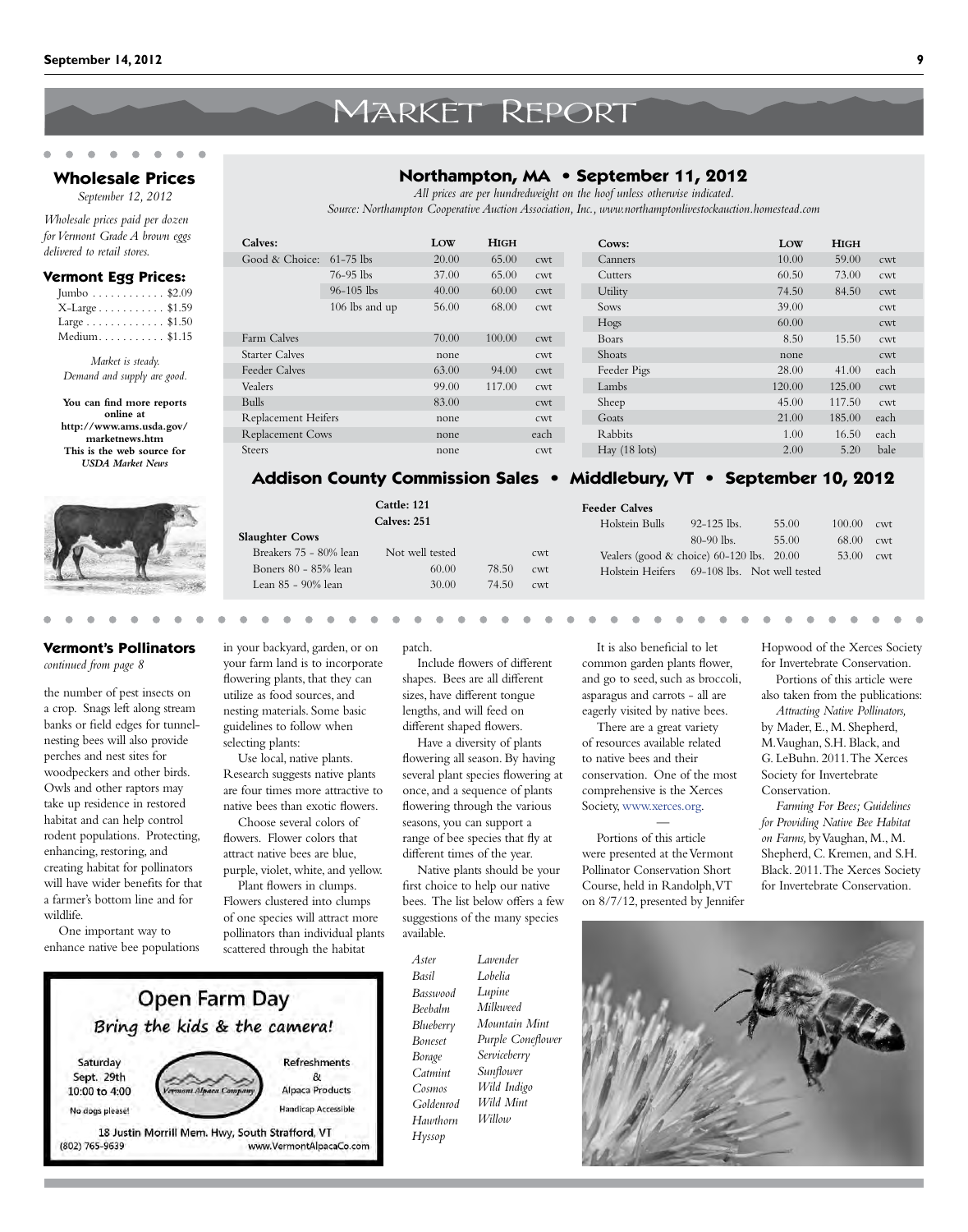## Vermont Vegetable and Berry News



*University of Vermont Extension (802) 257-7967 ext. 303, or vernon.grubinger@uvm.edu [www.uvm.edu/vtvegandberry](www.uvm.edu/vtvegandberry )* 

### **Reports From The Field**

(Plainfield) Spotted wing drosophila is everywhere. I have them in my elderberries, raspberries and grapes.

(Rochester) The "sudden softening" of our blueberries was in fact an infestation SWD. Our vinegar traps did not catch any, tricking us into thinking we were free of this pest, but by waving a sticky card above the bushes in the early evening we caught a bunch of males, the spotted wing visible to the naked eye. The last quarter of what had been a bumper crop was lost, and our efforts turned to control, and rescue of the fall raspberries. We picked every ripe and not-quite-ripe raspberry and blackberry and froze them, to later turn into jam. We sprayed the entire orchard with Entrust. With volunteer help we stripped all the remaining blueberries from the bushes and put them into black plastic bags to bake in the sun. Don't compost them, we were advised, as the larvae/pupae may not all be destroyed. Even burying them may leave survivors. The Entrust seemed to cause a dramatic drop in the numbers of flies, which was encouraging. We are now picking every raspberry punctually, even a little early, but are not comfortable selling them to anyone who doesn't plan to

use them immediately, so most are going into the freezer. Virtually every raspberry that is allowed to over-ripen reveals tiny larvae when turned inside out. The good news is that fall raspberries emerge slowly and we are able to keep up with harvesting. Hoping for a really cold winter this year to kill these and other insect pests, and for a good plan to deal with SWD next year.

(Guilford) This is not something we want to report but as small fruit growers we are at a crossroads after two years of heavy SWD infestation. We do not want to sell sprayed berries or underripe berries. We must find a way to prevent infestation, figure out some alternative ripening environment, or stop being blueberry and raspberry growers. I am also worried they will end up earlier and in the strawberries. What will we do for the future? I am wondering if some structure, plastic, net combination would keep them out? Does anyone successfully grow blueberries under cover for SWD? Could fruiting be sped up to get more of a crop in ahead of fruitflies? Are researchers looking at release of infertile fruitflies? There is a glimmer of hope in that last year, at some point we didn't accurately record, the SWD stopped and we got some raspberries again. Was it frost? Could we do LATE outside raspberries?

(Craftsbury) Blueberry season ended on August 30 after 40 days of steady picking. This year's yield was comparable to last year's record crop despite August's lack of rainfall which withered late ripening fruit and shortened the season.

(Montpelier) Home gardeners had a great year this year and it showed in reduced sales at farmer's market. Value added product (gazpacho, salsa, pesto, malple BBQ

sauce) sales continue to increase. Already tearing out greenhouse items and starting to get set for winter production. Late field plantings of brassicas, leeks, cilantro, parsley all looking good. Finally had a great year with Roma tomatoes. Put them into the new high tunnel. They came in four weeks early, yields were great and so was quality. Plenty of tomato sauce for this winter. Tomato hornworm was worst I have had in 10 years. Luckily they showed up about the time we started tearing things out, so I am not too concerned. Heterorhabditis nematodes in the greenhouses appear to have done a great job controlling cucumber beetle as well as Asiatic garden beetle by attacking the soil stage of their life cycle. Anaheim chilis had a great run as well. Plants hit five feet tall and fruit load was impressive. White plastic is the way to go in the greenhouses.

We are going to run four lines of drip tape per bed for the winter salads and spinach. Had very nice results in the trial beds last year. No overhead irrigation and no hand watering except in the dead of winter. A lot of pressure on 'traditional' markets with all the new growers coming in, so putting a lot of effort into creating new markets. Less than 10% of Vermont's food is local which means a 90% market share opportunity if you can figure it out.

(Shelburne/S. Burlington) All winter crops are either growing or seeded to be transplanted. The winter kale is looking great. I am running an easy trial to experiment with transplanting dates as I suspect we can move them back at least a week so I have three dates. We'll see if the kale is mature enough by November 1 or if that planting date is actually earlier than it needs to be. I have four different spinach varieties to



trial this winter: Space, Winter Longstanding, Bloomsdale, Tyee. I've overwintered all of them and they have all done well but I am excited to actually take yield data on this year to really know which are best for us here.

(Fairfax) Swede midge, grape leek moth and SWD all in one year; what fun. Gone are the days of benign neglect. I knew it was time to reduce the brassica acreage; Swede midge was just the encouragement I needed. It destroyed our main kale crop, but luckily we were able to go three miles down the road to plant our fall broccoli and it is doing very well. Rotations of 1,000 feet or more are recommended so looks like we've got lots of planning to do for the winter. Other than that the sweet corn and peppers have been fantastic.

(Tunbridge) More red peppers this year than in the last 20 combined. Last planting of zucchini wilted and died. Basil turned yellow; the patch right next to it that had bolted was not affected. Still have one more planting under a row cover. Beans are doing great. Kale got hit hard by flea beetles, waiting for it to grow out. Other fall greens like arugula, tatsoi, pak choi had no flea beetle pressure. Outside tomato plants are pretty much done. We had a great run with them. It was nice to have them early and not need to worry about them going into the fall. Onions are all in, best crop ever despite the maggot early on. We put the nematodes to them 3 times 2 weeks apart.

Putting the onions on plastic probably saved the crop since we would not have had enough help to weed them. Cukes are done. Broccoli is beautiful. Carrots are tasty; finally got the barrel washer set up, why didn't we get one sooner?

(Benson) We're having a great time performing all of our fall chores about three weeks early. Three days topping beets last week, put 600 lb. of watermelon radishes in the root cellar and it looks like we will have to harvest fall carrots early October. I prefer to wait until Nov. 1 for the sweetest fall carrots. Making fall plantings of kale, spinach, chard, Asian greens etc. We've started construction on a 30 x 144 high tunnel with root zone heat and hope to be able to plant into it in a couple of weeks. Very much looking forward to fall weather, deer hunting, winter markets and the need for wood heat.

(Williston) Days are noticeably shorter and evening temperatures are cooler. We were lucky enough to get some decent rain recently. Plants are still producing but regrowth is slower these days. Starting to harvest shallots to dry. Lemon grass is ready to harvest too. Winter cover crop of pea/ oat/vetch is growing nicely especially after the rain. Starting to get hoop house ready for fall planting of herbs and flowers.

(Plainfield NH) Shorter, cooler days and some much needed rain last week have abated the summer drought on our farms, now the task of picking up the irrigation pipe before mowing it with a bush hog. Isaac brought no CEW (surprisingly) to our farm; the Heliothis trap showed only one moth. SWD is present on our farm, but not yet in numbers to make the fruit unacceptable to the buying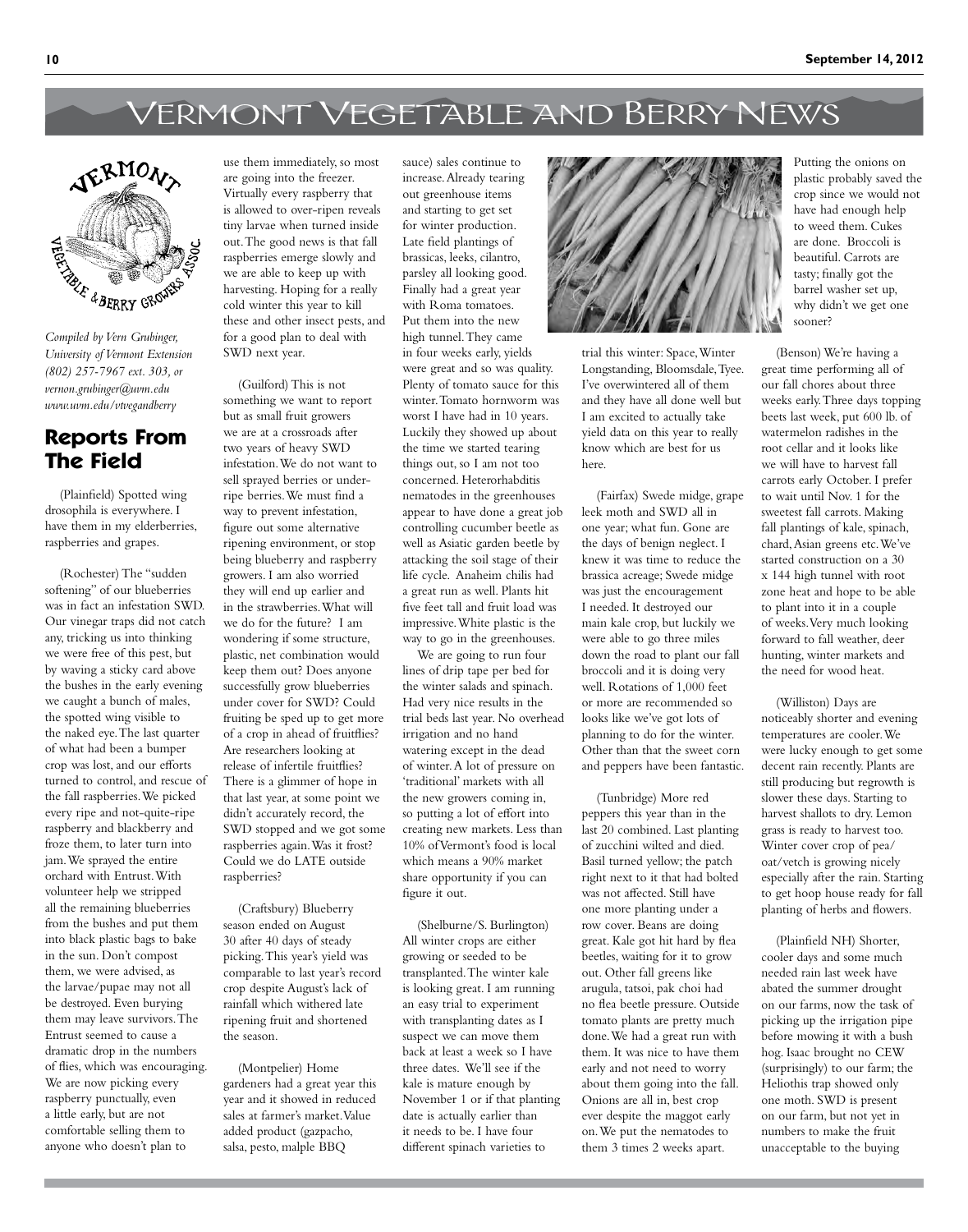# Vermont Vegetable and Berry News

public. This stay of execution is perhaps being generated by weekly applications of synthetic pyrethroids or spinosad and trying to keep the fruit cleaned off; maybe some luck as well. *The Valley News* did a front page story over Labor Day on SWD for us all, but despite that, the story was defused somewhat by thoughtful responses and quotes by farmers and Extension people on both sides of the River. No damage from it, yet. Otherwise trying to get stuff cleaned up and covers down despite a shortage of people in the field. Have the regular plethora of fall diseases and shortages of coffee and chocolate needed to overcome general exhaustion of the workforce.

(Little Compton RI) What a strange year for rain. A farmer just three miles away can have three inches and you will get a tenth. Worse yet if you are part of an FSA insurance for drought relief, your state total rain fall will be the statistic they use. You could be all burned up but it doesn't matter. This has been our story: the state capital got 7 inches of rain in the last two weeks and we got less than 3/4 of an inch. Flea beetles have gone into hibernation but the cucumber beetles just won't quit. Worse year ever for just constant attack from one species or another. Spider mites seem to be everywhere; and not just in the greenhouse this summer. On the deer front, a friend gave me a new little solar blinking red lite that you can order from Sears.com called Nite Guard. My goodness, I think it really works, or at least it is working for now. You will need one every 150' facing toward the direction of deer staging area. Just need my beans to be left alone for another month. Our over-wintering carrots are up and growing thanks to our Kifco 140B. We would have lost a lot of crops if it wasn't for this little water cannon. Its width 150' and the retrieval

tube is 280 long. It runs on as little 38 PSI but will need at least a 13 GPM flow of water. Greenhouse is still keeping us in tomatoes but have to clear them out by October 1 to keep to our schedule for planting winter greens. Late blight was all around us but the greenhouse made it through without one treatment.

(Plainfield) Lots of fall greens, wholesale demand is strong. Great tops on the rutabagas, hoping the roots fill out. Hybrid butternut is mature and ready to cut, looks like a good yield. Carmen and Italia red peppers pouring in. Fall raspberries starting to ripen. Spraying Entrust alternating with Pyganic in hopes of holding off the SWD.

(Argyle NY) We have been using Agrid 3 to successfully control rats and mice; it's OMRI labeled, not sure if it will help with the bigger rodents; pellets and chunks are both effective. We have had English sparrows for several years and we have to net our GH benches of all new seeds and seedlings; they love baby lettuce plants also. We will be doing bird netting next spring on the 2 sides of the GH as bench netting is a management nightmare; 22 shot is helpful also. We have confirmed SWD in our blueberries which made the last variety get soft and drop. One more new critter to deal with. We finally have many beds of nice spinach germinating with 17 varieties! Previous trials show many are very productive, but some do better with rain, cold, etc. and the diversity seems to work well for us. I'll give further reports on them next time. Looking to harvest lots of fall crops, and doing our final sweep through fields for weeds in preparation for cover crops. Will start to transplant into the high tunnels very soon.

(Hampton NY) The cool nights and lack of moisture

have slowed most production to a crawl. I doubt the 4 inches of rain we recently received will matter much at this point. Kale and Swiss Chard are liking the weather and turning on productions again. Agribon over the tomatoes plants that lost leaves to had Septoria definitely reduced the amount of sun scald. A late night visitor picked every Roma tomato that I had off of 72 plants so no bushel sales this year. The pumpkins are going on the stand this weekend and the corn stalks are going up next weekend. Early planted winter rye is already up 6" with more being planted this weekend. New garden area for 2013 has been soil tested and limed.

### **Update From The UVM Plant Diagnostic Clinic**

#### *Ann Hazelrigg*

**Squash:** Black rot showing up in butternuts. This is the fruit symptom associated with the leafspot and stem symptoms called gummy stem blight, which causes oozing on the stems near the soil line. [http://vegetablemdonline.](http://vegetablemdonline.ppath.cornell.edu/factsheets/Cucurbit_GSBlight.htm) [ppath.cornell.edu/factsheets/](http://vegetablemdonline.ppath.cornell.edu/factsheets/Cucurbit_GSBlight.htm) [Cucurbit\\_GSBlight.htm](http://vegetablemdonline.ppath.cornell.edu/factsheets/Cucurbit_GSBlight.htm) This is one of the diseases you are trying to control on squash/ pumpkins when you spray for powdery mildew. This disease originates in the field, although you may not see it on the fruit until they are in storage.

**Tomato:** More late blight showing up; it's hit or miss around the state but all areas seem to be represented. As we see more morning fogs and dew and fall rains, it will keep spreading. Leaf spot diseases (Septoria and Alternaria) are really making headway now due to recent rains and heavy fruit loads.

**Garlic:** Have not seen much Fusarium basal rot. [http://](http://www.nevegetable.org/index.php/crops/garlic?start=3) [www.nevegetable.org/index.](http://www.nevegetable.org/index.php/crops/garlic?start=3) [php/crops/garlic?start=3](http://www.nevegetable.org/index.php/crops/garlic?start=3)

Saw some late season (3rd generation?) onion maggots

infesting garlic bulbs. [http://](http://www.nysipm.cornell.edu/factsheets/vegetables/onion/om.pdf) [www.nysipm.cornell.edu/](http://www.nysipm.cornell.edu/factsheets/vegetables/onion/om.pdf) [factsheets/vegetables/onion/](http://www.nysipm.cornell.edu/factsheets/vegetables/onion/om.pdf) [om.pdf](http://www.nysipm.cornell.edu/factsheets/vegetables/onion/om.pdf)

Also, more reports of damage from onion leek moth tunneling in hollow leaves. [http://web.entomology.cornell.](http://web.entomology.cornell.edu/shelton/leek-moth/index.html) [edu/shelton/leek-moth/index.](http://web.entomology.cornell.edu/shelton/leek-moth/index.html) [html](http://web.entomology.cornell.edu/shelton/leek-moth/index.html)

**Basil:** More reported downy mildew in basil; it looks like dirt on the leaf undersides and is hard to control. [http://](http://vegetablemdonline.ppath.cornell.edu/NewsArticles/BasilDowny.html) [vegetablemdonline.ppath.](http://vegetablemdonline.ppath.cornell.edu/NewsArticles/BasilDowny.html) [cornell.edu/NewsArticles/](http://vegetablemdonline.ppath.cornell.edu/NewsArticles/BasilDowny.html) [BasilDowny.html](http://vegetablemdonline.ppath.cornell.edu/NewsArticles/BasilDowny.html)

Impatiens downy mildew is showing up in Vermont,

### **National Farm Safety & Health Week**

*continued from page 2*

and how much it will cost after receiving a rebate of 70% of the total cost (up to \$765) from the program. All funds that go into rebates are raised by the program from businesses and individuals in Vermont. The Vermont ROPS website is ROPSR4U.com.

**Hazardous Environmental Factors:** Weather, terrain, and atmospheric conditions all present risks to farmers. To maintain profitability, farmers must work long hours in all types of weather and terrain conditions. Floods, droughts, and other severe weather cause significant impacts to farms. Many farmers may find it necessary to work at a full or part-time job off the farm which can further lead to fatigue.

**Increased Risk for Motor Vehicle Crashes:** Road travel with farm machinery presents a serious occupational hazard for agricultural workers. Thousands of roadway incidents occur each year between agricultural machinery and other motor vehicles. Agricultural equipment tends to be large and moves slowly, usually less than 25 mph. A hazard exists when fast moving traffic quickly approaches agricultural machinery traveling on roadways. Proper lighting

yet another new disease. Symptoms include stunting, dieback, defoliation. Leaf undersides are covered with white downy mildew spores. Destroy all plants or landfill and consider growing other bedding plants next year as this one may be around a while and will wipe out the common garden impatiens very fast. [http://extension.umass.edu/](http://extension.umass.edu/landscape/news/impatiens-downy-mildew-confirmed-massachusetts) [landscape/news/impatiens](http://extension.umass.edu/landscape/news/impatiens-downy-mildew-confirmed-massachusetts)[downy-mildew-confirmed](http://extension.umass.edu/landscape/news/impatiens-downy-mildew-confirmed-massachusetts)[massachusetts](http://extension.umass.edu/landscape/news/impatiens-downy-mildew-confirmed-massachusetts)

Green stink bugs have seemed to die down a bit. Lots of damage seen around gardens in sunflower, tomato, corn, etc.

of machinery and use of Slow Moving Vehicle (SMV) emblems help to reduce these hazards.

**Health & Safety Regulations not Enforced on Small Farms:** Federal safety and health regulations are not enforced on immediate family members, or on small farms (10 or less employees) because of special exemptions that are granted to agriculture. Therefore, it is up to each small farm to make sure that they are providing a safe work environment for all the family members and workers at that farm.

Even with all of the associated hazards, agriculture is a great way of life and is filled with many rewards. Take some time during National Farm Safety & Health week to celebrate, and think about ways to create a culture of safety on your farm. The Vermont Agency of Agriculture and UVM Extension want to help your farm become a safe place for everyone who works or lives there.

For more information, contact Louise Waterman, Louise Waterman, Education Coordinator, Vermont Agency of Agriculture, 802-828-6900, or Louise. Waterman@state. [vt.us.](mailto:Louise.Waterman%40state.vt.us?subject=), or George Cook, UVM Extension at (802) 888-4972 ext.401, or [George.Cook@](mailto:George.Cook%40uvm.edu?subject=) [uvm.edu.](mailto:George.Cook%40uvm.edu?subject=)